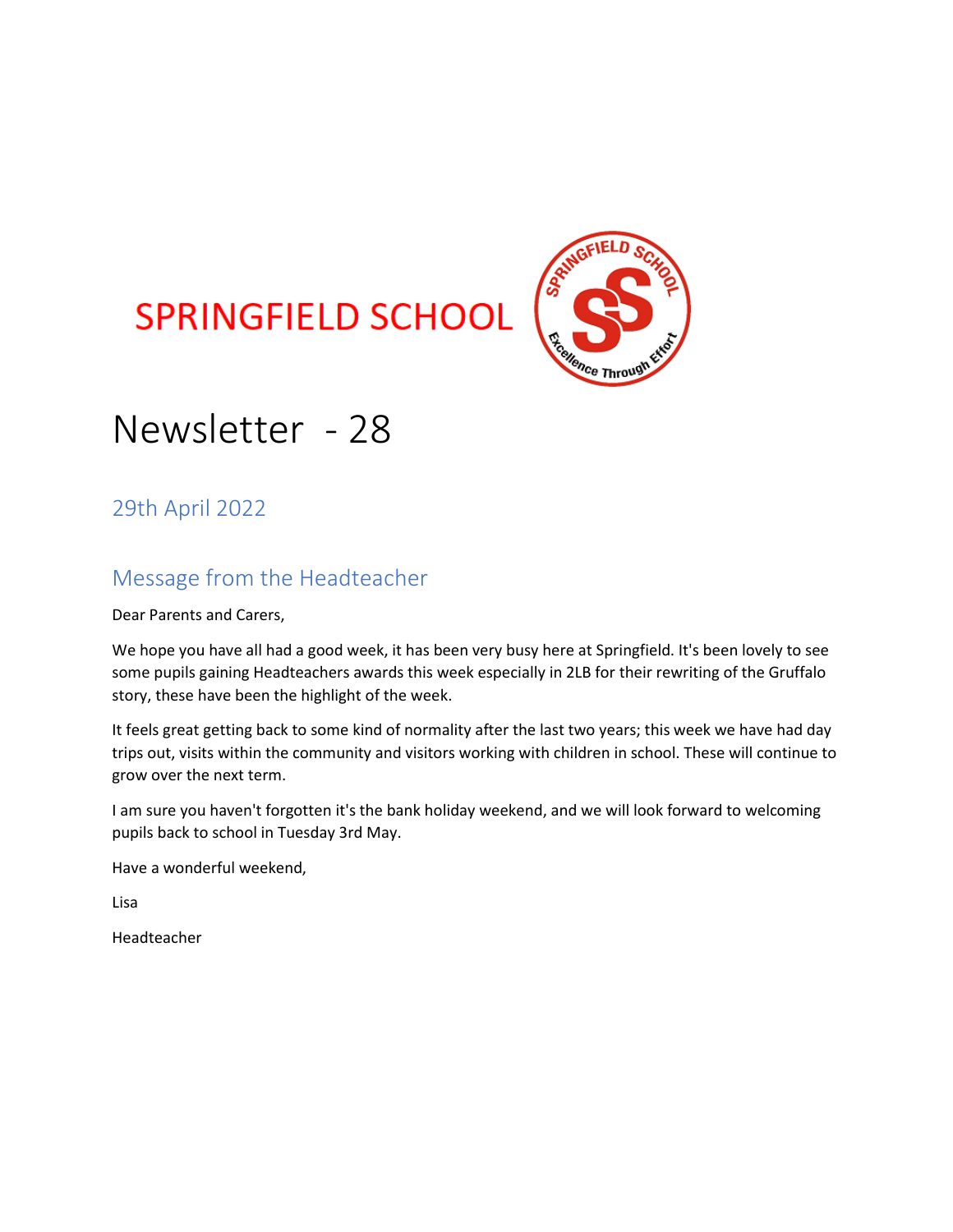## News

### Sponsored Swim

Our wonderful swimmers will be taking part in a sponsored swim from Monday 9th to Friday 13th May 2022.

A letter with more details and a sponsor form will be sent via eSchools. Please look out for this.

All proceeds will go to Springfield School to benefit our children.

Your support is greatly appreciated.

Thank you,

The Swimming Team.

## Information

#### Autism Inclusive (Crewe)

**Autism Inclusive (Crewe) –** have launched their new website which shares all their activities and groups along with some of the parent carer/professionals training they have please follow the link for more information.

[Autism Inclusive | Crewe \(aicrewe.org.uk\)](https://www.aicrewe.org.uk/)

#### Learning Disability Conference

We have been asked to share details of the **Learning Disability Conference** being held on **20th June 2022** at the **De Vere Hotel, Cranage Estate, Holmes Chapel** for young people that are on that preparing for adulthood pathway.

The invite is for families, carers, support workers and PA's that can come along with the people they work with.

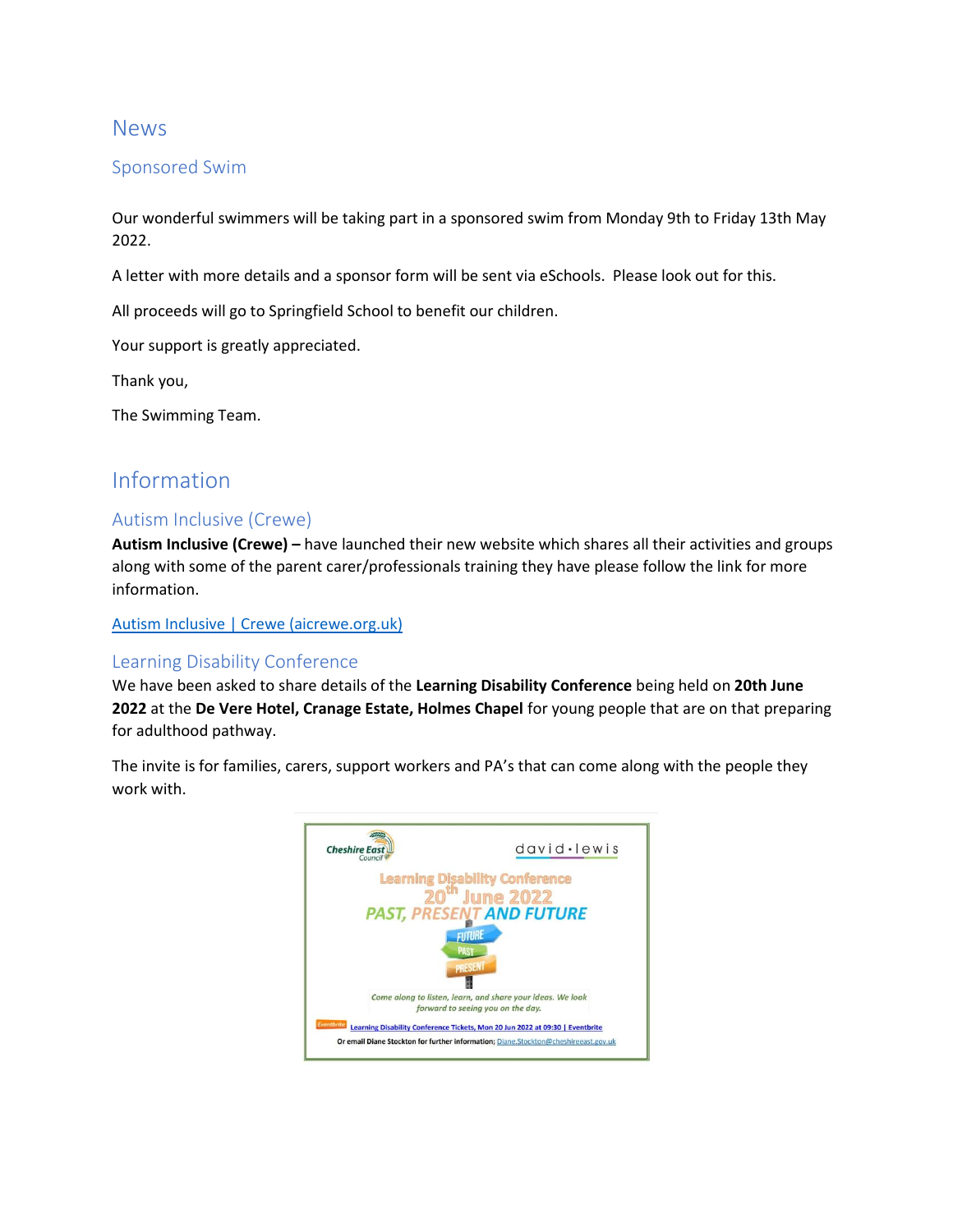

## YouTube Activity Channel

This weeks activity video is a colour Attention Autism by Miss Fife. Follow the link below to join in!

<https://www.youtube.com/channel/UC8h2R01wqQRbOGl0E4gLXDg?app=desktop>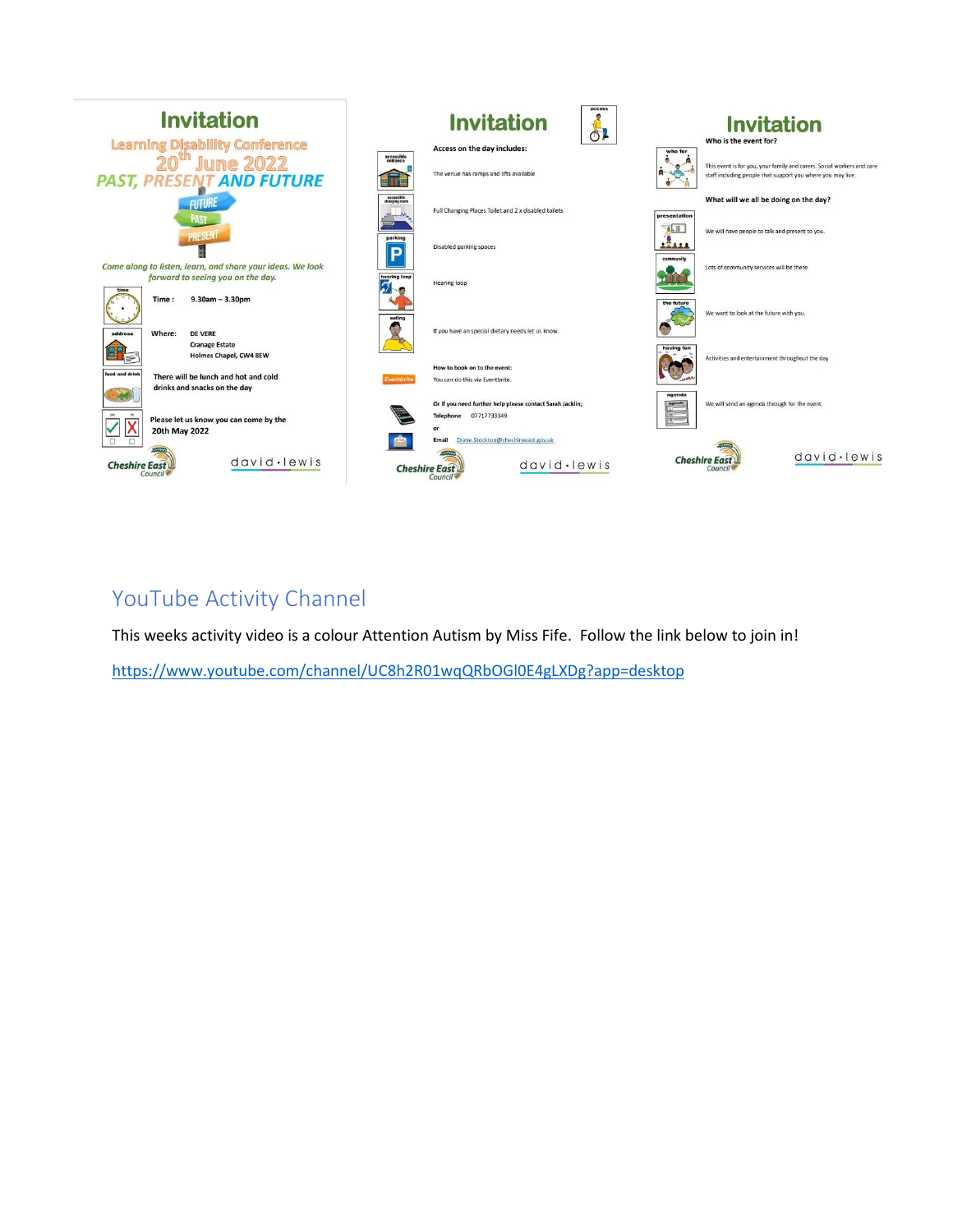## The School GATE

#### *The School*

*G = gain A = answers T = through E = each other*

#### *Questions and discussions:*

- It is lovely to hear that some of our parents found the All about Behaviour training useful and beneficial for the home environment. If you need further support on this please contact your class teachers.
- Please remember any behaviour is easier to manage and change when they are younger but when they get older it gets harder and almost impossible to change!
- Motherwell May calendar is attached.

#### **All sessions will be held in the Café at the Apollo Buckingham site.**

- Thursdays at 9.30am for Primary
- Fridays at 9.30am for Secondary

Term time only, no booking required.

#### **WELLBEING CALENDAR - MAY**

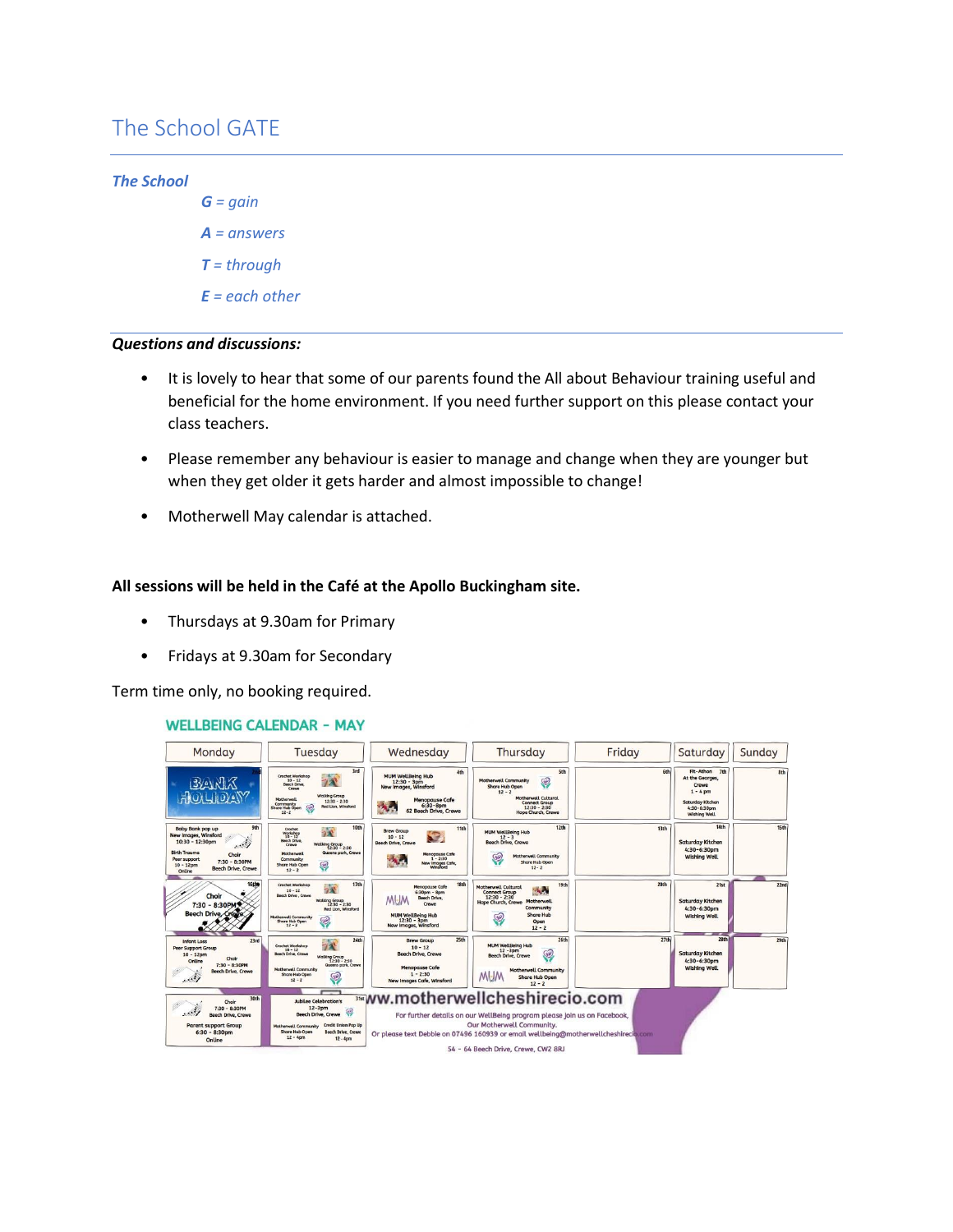## Reminders

#### **For new and existing parents please remember that we are a Nut Free School and be mindful of this when sending in snacks or packed lunches.**

# Friends of Springfield



Friends of Springfield School **Committee Meeting** Thursday 12th May 2022 At Springfield School 12 - 1 pm All Welcome - please email Judy if you are able to attend Judy.colclough@springfield.cheshire.sch.uk Refreshments provided

Please can you help us at Friends of Springfield

This is a big shout out for some much needed items for our upcoming & future events. We are in need of any red, white & blue fabric & ribbons. Coloured plastic bottle tops and empty 2lire plastic pop bottles. Also we request donations of red, white & blue bunting, table cloths, napkins, balloons, paper plates and cups. Please send then into school clearly marked "FOA Judy - Friends of Springfield School"

Your support would be very much appreciated